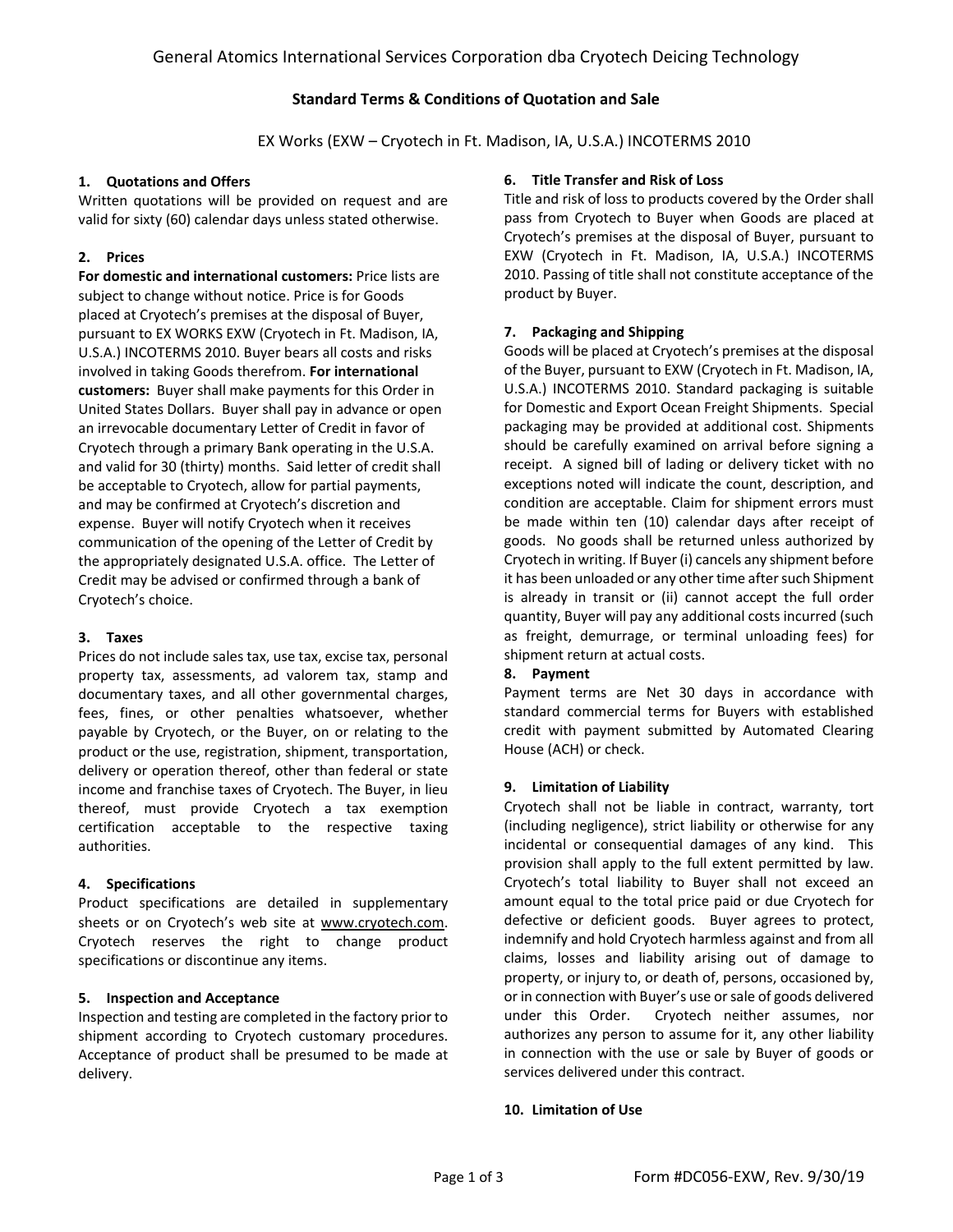Buyer agrees that Cryotech has a valued commercial position in its field(s) and is the owner of the design, data, specifications, drawings and other technical information related to its products. Buyer agrees that it will safeguard and not disclose any documentation acquired under this Order, which is identified as proprietary by Cryotech, to any other third party without obtaining the prior written approval of Cryotech. Title to all said proprietary documentation shall remain vested in Cryotech. No licenses or rights are granted or implied by this Order under any patents, patent applications, trademarks or tradenames owned or controlled by Cryotech or under which Cryotech has rights. This provision shall survive any termination of this Order. Buyer agrees that this contract shall be subject to all United States (U.S.) laws and regulations relating to exports and to all administrative acts of the U.S. Government pursuant to such laws and regulations. Buyer agrees that any technical data delivered under this Order, which is subject to U.S. export control, will not be transferred to a foreign person or third country or to a national of a third country unless prior written approval of the U.S. Department of State has been obtained.

## **11. Force Majeure**

Delay in or failure to carry out the duties imposed upon Cryotech under this Order shall not be deemed breaches of the Order, if such delay or failure results from fire, explosion, labor disputes, casualty or accidents, lack or failure of transportation facilities, epidemic, cyclone, flood, drought, or lack or failure of the Buyer or the Buyer's subcontractors to perform work or supply labor, materials or utilities as required by this Order or by reason of war, declared or undeclared, revolution, civil commotion, acts of public enemies, blockage or embargo, or by reason of any law, proclamation, regulation, ordinance, demand, or requirement of any government or any sub‐division, authority or representative of any government or by reason of any other cause whatsoever, whether similar or dissimilar to these enumerated, beyond the control of Cryotech.

## **12. Governing Law**

This Order shall be governed by, and construed in accordance with, the substantive laws of the State of California.

## **13. Disputes**

All disputes arising out of or in connection with this Order, which cannot be first settled promptly and amicably through direct and meaningful negotiations between the parties, shall be settled by a three (3) person Commercial Arbitration Tribunal under the auspices and pursuant to The Commercial Arbitration Rules of the American Arbitration Association in effect at the time such arbitration is commenced. Such arbitration proceedings shall be conducted in the English language and shall take place in San Diego, CA. The decision of the Commercial Arbitration Tribunal shall be final and binding on both parties.

# **14. Changes**

Should the parties agree to make any changes to the requirements of this Order, the nature of said changes and any mutually agreed upon adjustments shall be set forth in a detailed amendment which shall be signed by both parties prior to taking effect.

## **15. Notices**

Notices to Cryotech should be forwarded to the following address:

General Atomics International Services Corporation dba Cryotech Deicing Technology

> 6103 Orthoway Fort Madison, IA 52627 Attn: Contracts

Buyer should specify an address, point of contact, and telephone/facsimile numbers when ordering. Either party may change its designations by written notice to the other party. Routine correspondence may be sent by facsimile or e‐mail transmission.

## **16. Severability**

If any one or more of the provisions contained herein, or in any document executed in connection herewith, shall be invalid, illegal or unenforceable in any respect under any applicable law, the validity, legality and enforceability of the remaining provisions shall not in any way be affected or impaired; provided, however, that in such cases the parties shall use their best efforts to achieve the purpose of the invalid provision through negotiation of alternative provisions or otherwise.

# **17. Export Control**

Both Parties shall comply with all applicable United States export control laws and regulations, including, but not limited to, the requirements of the Export Administration Act, 50 U.S.C. app. 2401‐2420, and the Export Administration Regulations, 15 C.F.R. 730‐774. Both Parties will strictly comply with the conditions in any such approval and in the export license or other Government authorization. **This sale is a "routed export transaction" as defined in 15 C.F.R. 772 and 758.3 (b).** A routed export transaction where the foreign principal party in interest authorizes a U.S. forwarding or other agent to facilitate export of items from the United States. All provisions of the EAR, including the end‐use and end‐user controls found in part 744 of the EAR, and the General Prohibitions found in part 736 of the EAR, apply to routed export transactions.